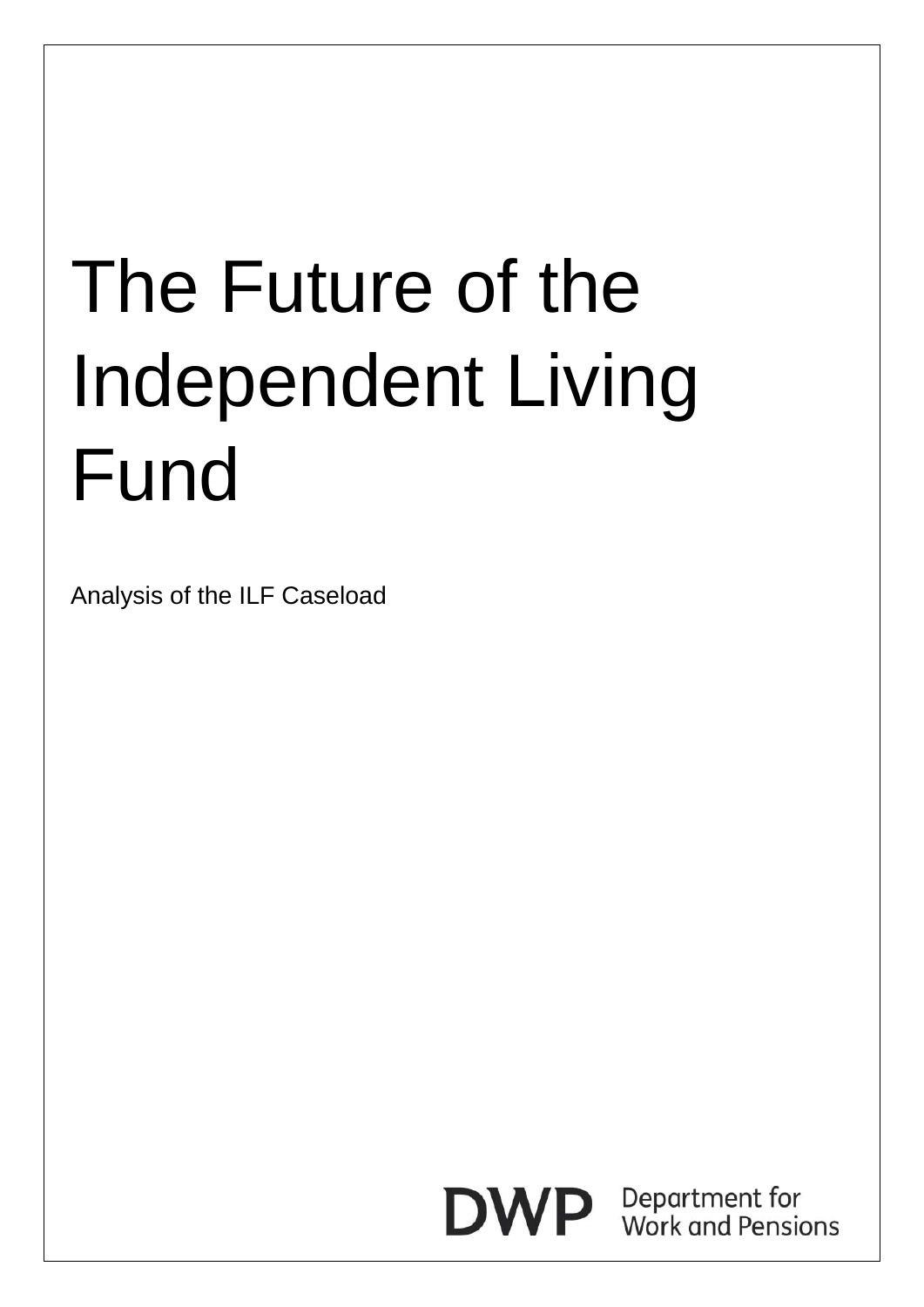# Introduction

This document has been produced to provide additional information on the ILF caseload to support the consultation process. All of the analysis is based on data collected by the ILF for administrative purposes and represents the position as at 31 March 2012. In addition to the information presented here, the ILF publishes a regular dataset which includes a breakdown of user numbers and awards for each local authority<sup>[1](#page-1-0)</sup>.

## **User care packages**

#### **1988-February 1993: Group 1 Users**

The ILF users who started to receive funding between 1988 and when the first fund closed in February 1993 are known as Group 1 users. For these users local authority support is not part of the ILF eligibility criteria. However, some users do have some support from their local authority, either in the form of services or a direct payment. The ILF has some knowledge of the support Group 1 users receive from their local authority, but some users have not consented to the ILF contacting the relevant local authority to secure this information or do not have any dealings with their local authority. Tables 1.1 to 1.3 show the distribution of Group 1 users across the UK, and the size of care packages. All figures for care costs used in this document are for weekly gross awards, so do not take into account user contributions of disability benefits and other sources of income. These figures best represent the actual care needs of users.

<u>.</u>

<span id="page-1-0"></span><sup>1</sup> <http://www.dwp.gov.uk/docs/user-profiles-1211.pdf>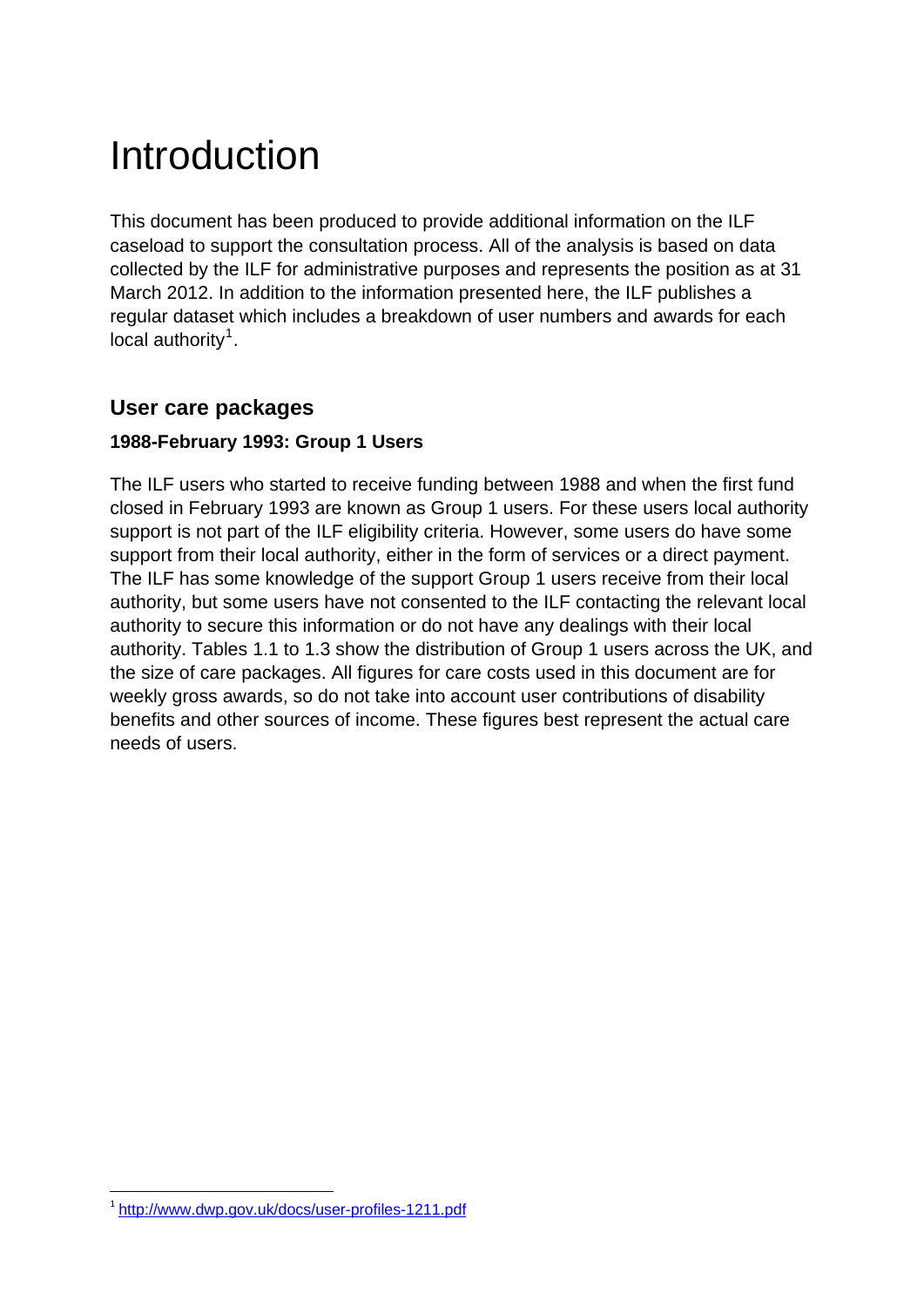Table 1.1 Group 1 users with a known local authority contribution to their care packages. Distribution of users and care packages.

|                      |                 | Total Number of Users: 1404 |                |                |          |           | $\overline{UK}$ (%) |
|----------------------|-----------------|-----------------------------|----------------|----------------|----------|-----------|---------------------|
|                      |                 | England                     | N. Ireland     | Scotland       | Wales    | <b>UK</b> |                     |
| <b>Total Package</b> | 0-£299          | 24                          | $\overline{2}$ | 3              | $\Omega$ | 29        | 2%                  |
| Cost                 | £300-£499       | 103                         | 31             | 31             | 8        | 173       | 12%                 |
|                      | £500-£699       | 154                         | 38             | 41             | 8        | 241       | 17%                 |
|                      | £700-£900       | 164                         | 10             | 37             | 12       | 223       | 16%                 |
|                      | $>\tE900$       | 536                         | 14             | 134            | 54       | 738       | 53%                 |
| <b>ILF Gross</b>     | £0-99           | 32                          | 11             | $\overline{7}$ | 3        | 53        | 4%                  |
| Contribution         | £100-£299       | 197                         | 53             | 76             | 10       | 336       | 24%                 |
|                      | £300-£399       | 121                         | 9              | 27             | 6        | 163       | 12%                 |
|                      | £400-£499       | 107                         | 8              | 32             | 8        | 155       | 11%                 |
|                      | £500-£599       | 99                          | 1              | 16             | 12       | 128       | 9%                  |
|                      | $> \pounds 600$ | 425                         | 13             | 88             | 43       | 569       | 41%                 |
| <b>LA Gross</b>      | £100-£299       | 344                         | 30             | 69             | 29       | 472       | 34%                 |
| contribution         | £300-£399       | 171                         | 42             | 28             | 5        | 246       | 18%                 |
|                      | £400-£499       | 125                         | 13             | 35             | 12       | 185       | 13%                 |
|                      | £500-£599       | 110                         | 4              | 25             | 12       | 151       | 11%                 |
|                      | >£600           | 231                         | 6              | 89             | 24       | 350       | 25%                 |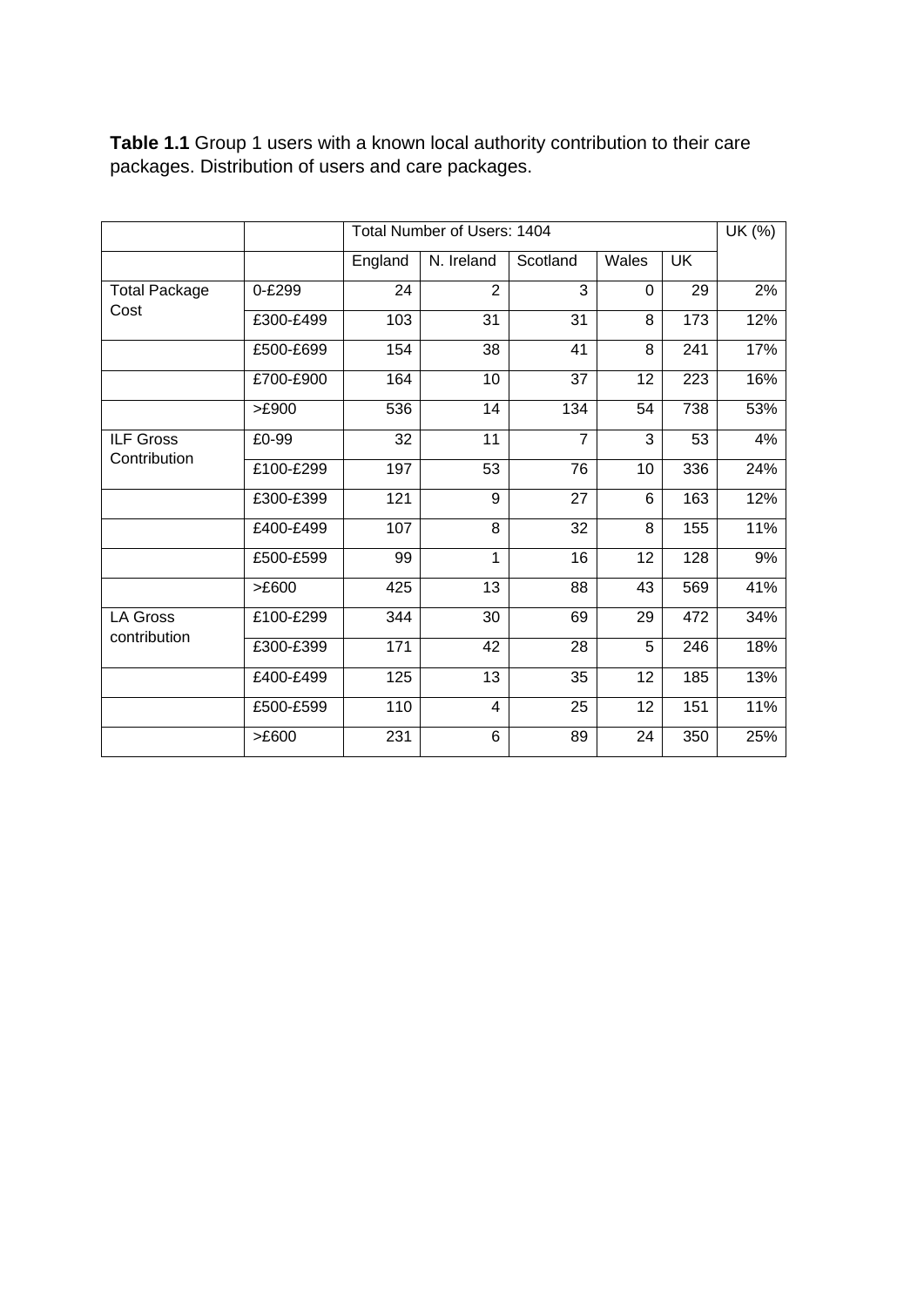**Table 1.2:** Group 1 users who have a local authority contribution for their care, but about whom the ILF do not have detail of the amount of the contribution. Distribution of users and care packages.

|                                  |               | <b>Total Number of Users: 480</b> |            |                |                |           | UK (%) |
|----------------------------------|---------------|-----------------------------------|------------|----------------|----------------|-----------|--------|
|                                  |               | England                           | N. Ireland | Scotland       | Wales          | <b>UK</b> |        |
| <b>ILF Gross</b><br>Contribution | £0-99         | 33                                | 4          | 7              | $\overline{2}$ | 46        | 10%    |
|                                  | £100-<br>£299 | 131                               | 33         | 43             | 20             | 227       | 47%    |
|                                  | £300-<br>£399 | 48                                | 7          | 13             | 6              | 74        | 15%    |
|                                  | £400-<br>£499 | 37                                | 5          | 8              | $\overline{2}$ | 52        | 11%    |
|                                  | £500-<br>£599 | 13                                | $\Omega$   | $\overline{7}$ | 3              | 23        | 5%     |
|                                  | $>E600$       | 44                                | 1          | 8              | 5              | 58        | 12%    |

Table 1.3 Group 1 users who have no known local authority contribution to their care. Distribution of users and care packages.

|                                  |               | Total Number of Users: 1292 |                |          |       |           | UK (%) |
|----------------------------------|---------------|-----------------------------|----------------|----------|-------|-----------|--------|
|                                  |               | England                     | N. Ireland     | Scotland | Wales | <b>UK</b> |        |
| <b>ILF Gross</b><br>Contribution | £0-99         | 52                          | 16             | 12       | 4     | 84        | 7%     |
|                                  | £100-<br>£299 | 293                         | 60             | 155      | 28    | 536       | 41%    |
|                                  | £300-<br>£399 | 122                         | 11             | 45       | 15    | 193       | 15%    |
|                                  | £400-<br>£499 | 112                         | $\overline{2}$ | 26       | 10    | 150       | 12%    |
|                                  | £500-<br>£599 | 72                          | 4              | 20       | 7     | 103       | 8%     |
|                                  | $>E600$       | 171                         | 2              | 36       | 17    | 226       | 17%    |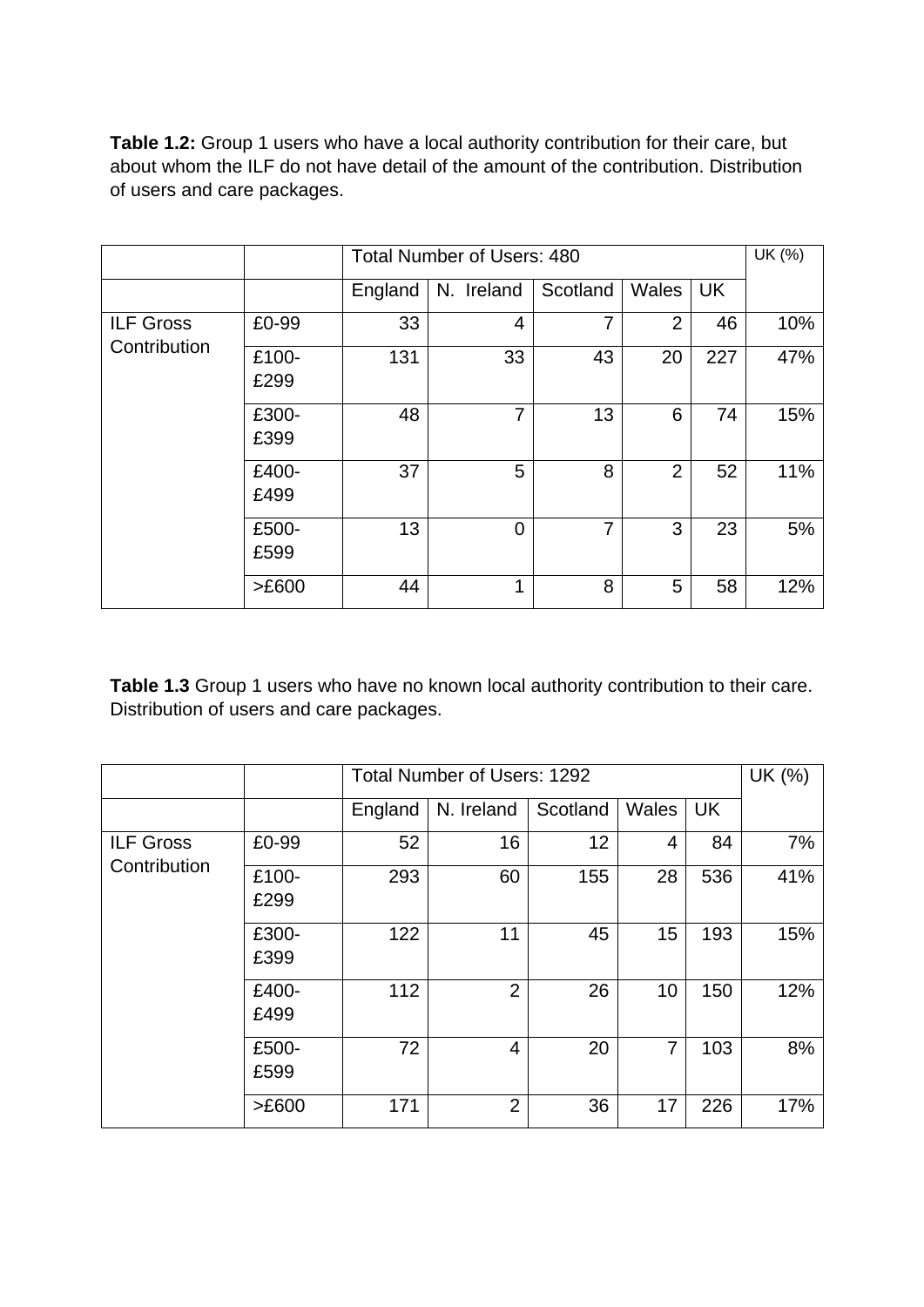The Government is concerned about the number of users who have no known relationship with their local authority, which has a statutory duty to assess and fund their eligible care needs. Those receiving support outside the mainstream system may not be accessing the full range of services they are entitled to. The full integration of the ILF funding within the social care system would ensure the needs of these users are met through a single assessment and funding system.

# **February 1993-July 2010: Group 2 users**

Those users who started to receive ILF funding from February 1993, referred to as Group 2 users, were required to have a minimum local authority contribution of £200 per week to their support package as part of the ILF eligibility criteria. This threshold was not uprated, remaining at £200 until 2008, a significant reduction in the level of the threshold in real terms over that 15 year period, significantly increasing the number of users who were eligible for this discretionary funding stream. In 2008 it was increased to £320, and raised again to £340 in 2010. Table 2.1 shows the distribution of this group of users and their care packages across the UK

|                                 |                 | Total Number of Users: 16714 |                |          |                |           |        |
|---------------------------------|-----------------|------------------------------|----------------|----------|----------------|-----------|--------|
|                                 |                 | England                      | N. Ireland     | Scotland | Wales          | <b>UK</b> | UK (%) |
| Total                           | $0 - £299$      | $\overline{9}$               | $\overline{0}$ | 1        | $\overline{2}$ | 12        | 0%     |
| Package                         |                 |                              |                |          |                |           |        |
| Cost                            | £300-£499       | 804                          | 41             | 130      | 79             | 1054      | 6%     |
|                                 | £500-£699       | 3063                         | 221            | 549      | 358            | 4191      | 25%    |
|                                 | £700-£900       | 3945                         | 196            | 814      | 522            | 5477      | 33%    |
|                                 | >£900           | 3897                         | 90             | 1281     | 712            | 5980      | 36%    |
| <b>ILF Gross</b>                | £0-99           | 177                          | 18             | 23       | 24             | 242       | 1%     |
| Contribution                    | £100-£299       | 3510                         | 257            | 694      | 452            | 4913      | 29%    |
|                                 | £300-£399       | 2809                         | 156            | 641      | 367            | 3973      | 24%    |
|                                 | £400-£499       | 3619                         | 93             | 962      | 628            | 5302      | 32%    |
|                                 | £500-£599       | 1578                         | 23             | 452      | 201            | 2254      | 13%    |
|                                 | >£600           | 25                           | 1              | 3        | 1              | 30        | 0%     |
| <b>LA Gross</b><br>Contribution | 0-£299          | 2004                         | 52             | 355      | 218            | 2629      | 16%    |
|                                 | £300-£399       | 3633                         | 229            | 680      | 441            | 4983      | 30%    |
|                                 | £400-£499       | 2179                         | 141            | 444      | 272            | 3036      | 18%    |
|                                 | £500-£599       | 1290                         | 71             | 309      | 214            | 1884      | 11%    |
|                                 | $> \pounds 600$ | 2612                         | 55             | 987      | 528            | 4182      | 25%    |
|                                 |                 |                              |                |          |                |           |        |

**Table 2.1** Group 2 users. Distribution of users and care packages.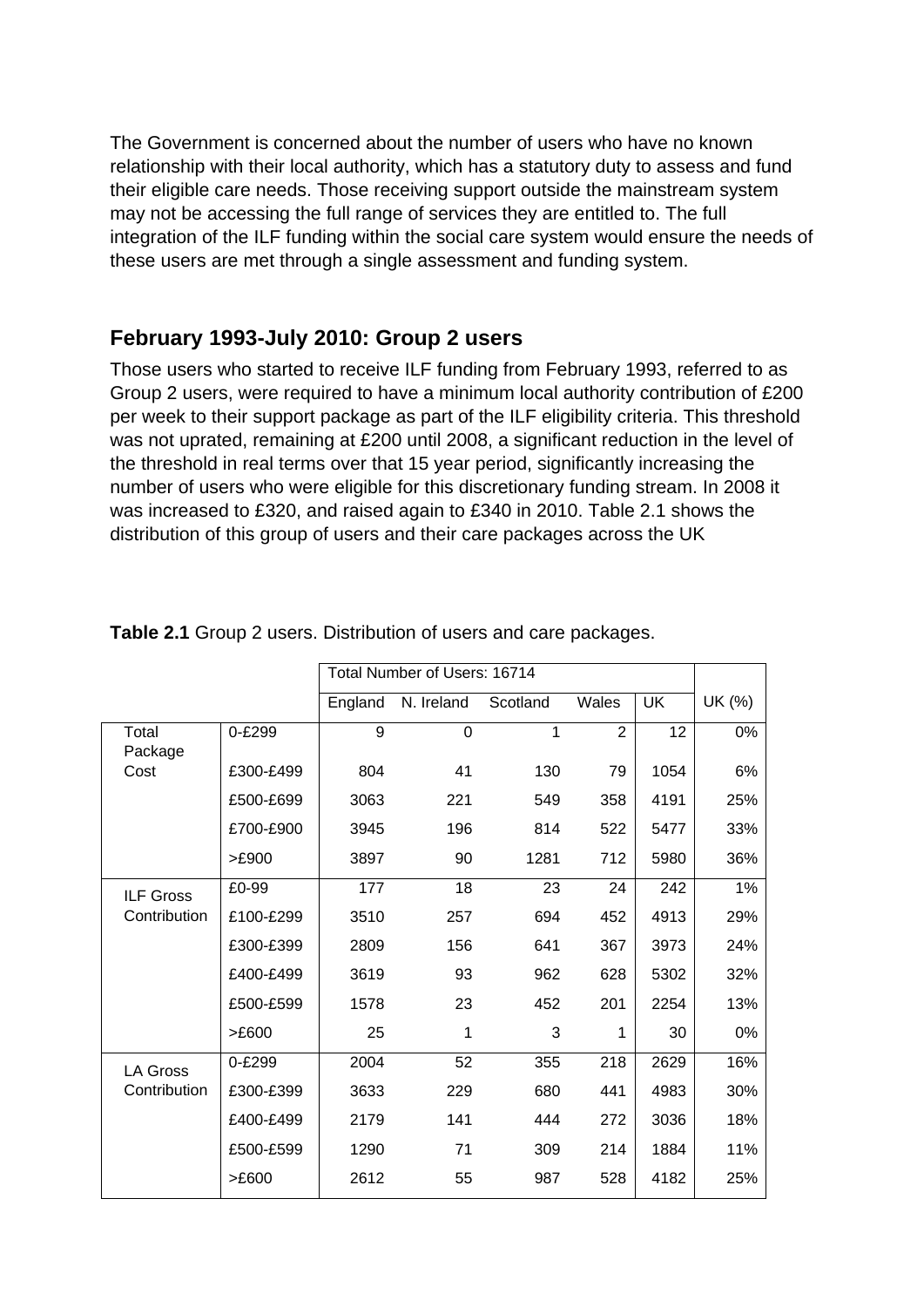### **Distribution of users and care packages across local authorities**

There is a significant variation in the number of ILF users and how access to the ILF has been used by local authorities across the UK. While a degree of variation is expected due to the necessary freedom local authorities have to address the needs of disabled people in each area in a flexible way, the Government does not believe that the current patterns represent the most equitable use of funding. Figures 1.1 and 1.2 show the variation in average ILF care packages in each local authority, with local authorities ranked from that with the lowest average ILF care package to the one with the highest average package.

**Figure 1.1** Variation in average ILF contribution for Group 1 users in each local authority.

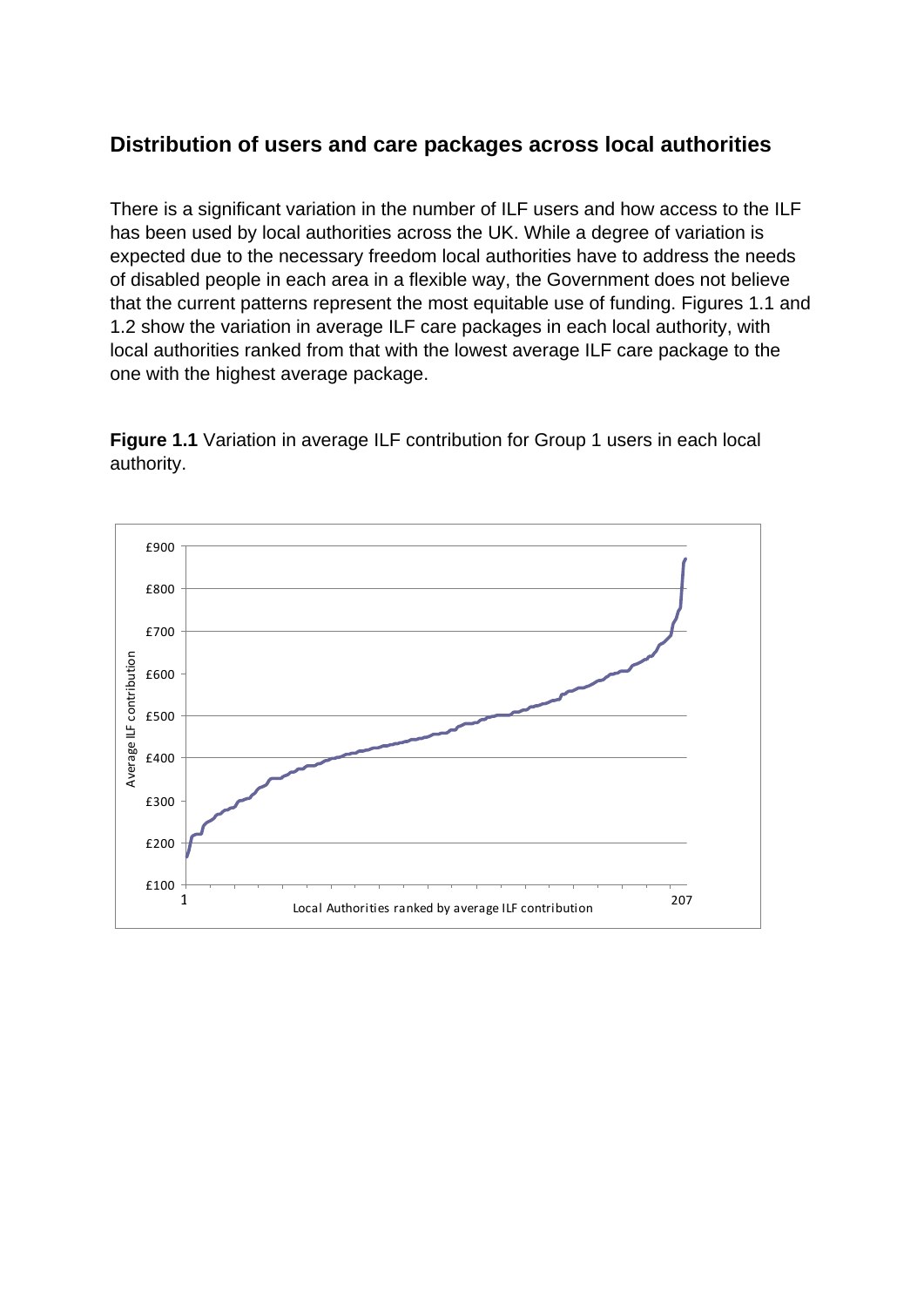

**Figure 1.2** Variation in average ILF contribution for Group 2 users in each local authority.

Figures 2.1 and 2.2 show the number of ILF users in each local authority plotted against the average ILF contribution to care packages in that local authority. They show that, while there is a considerable concentration around average figures, there are a number of LAs with either a very high number of users or ILF payments well above the typical average amount for local authorities.



**Figure 2.1** The number of Group 1 users in each local authority with the average ILF contribution to their care packages. Each point represents a local authority.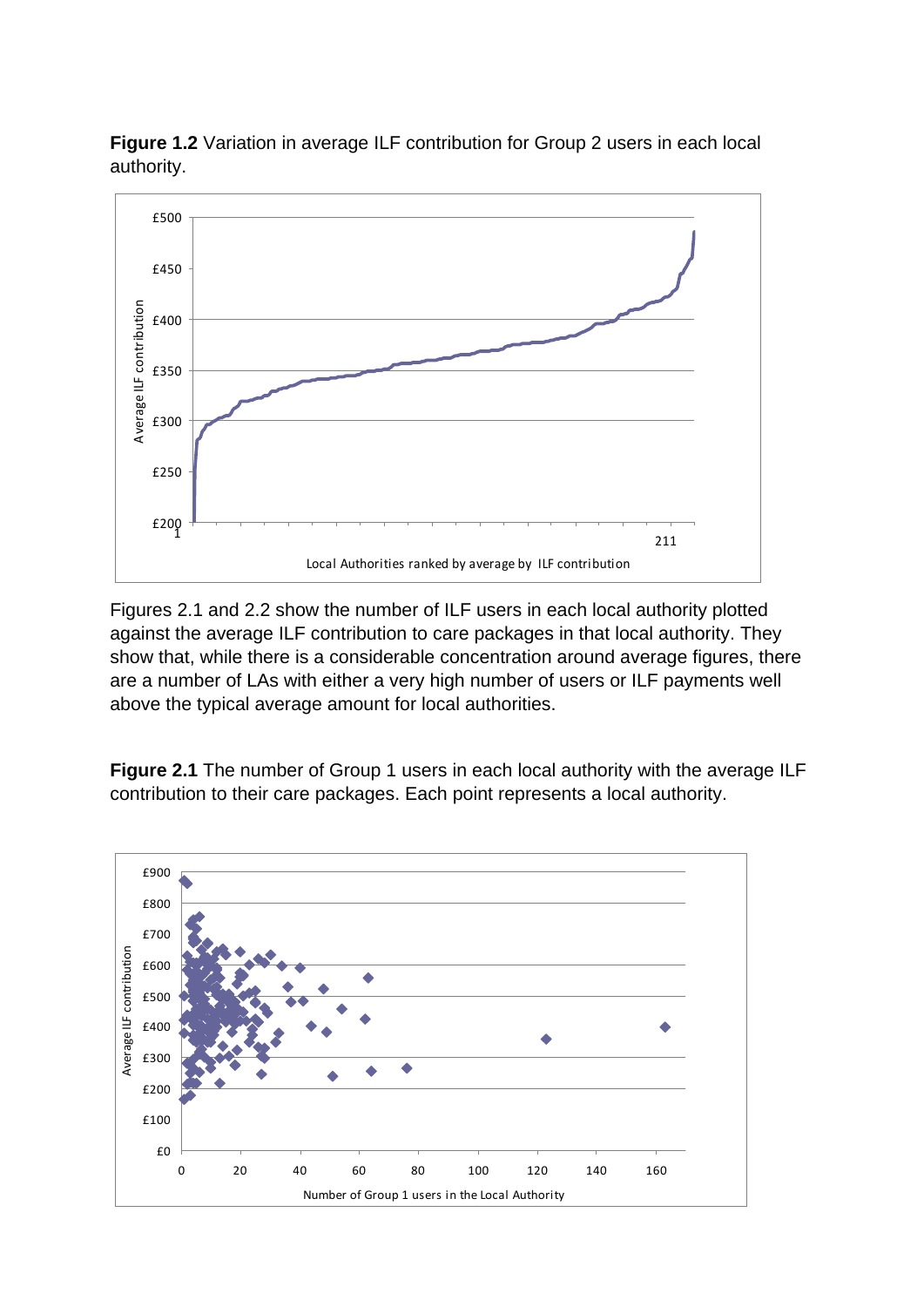



#### **Balance between ILF and local authority contributions to user care packages**

For Group 1 users, where no local authority contribution to care packages is required, there is, as might be expected, a significant variation in the balance between ILF and local authority contributions to user care packages across different local authorities. This is illustrated in Figure 3.1. For Group 2 users, as shown in Figure 3.2, where ILF funding is part of a combined care package agreed with the local authority, the majority of local authorities contribute on average between 50% and 65% of funding in user care packages. There are, however, a small number of local authorities where on average the ILF is contributing more than the local authority. The local authority has the statutory duty to meet eligible care needs of these users as opposed to the ILF which has since 1993 been intended to supplement local authority provision.